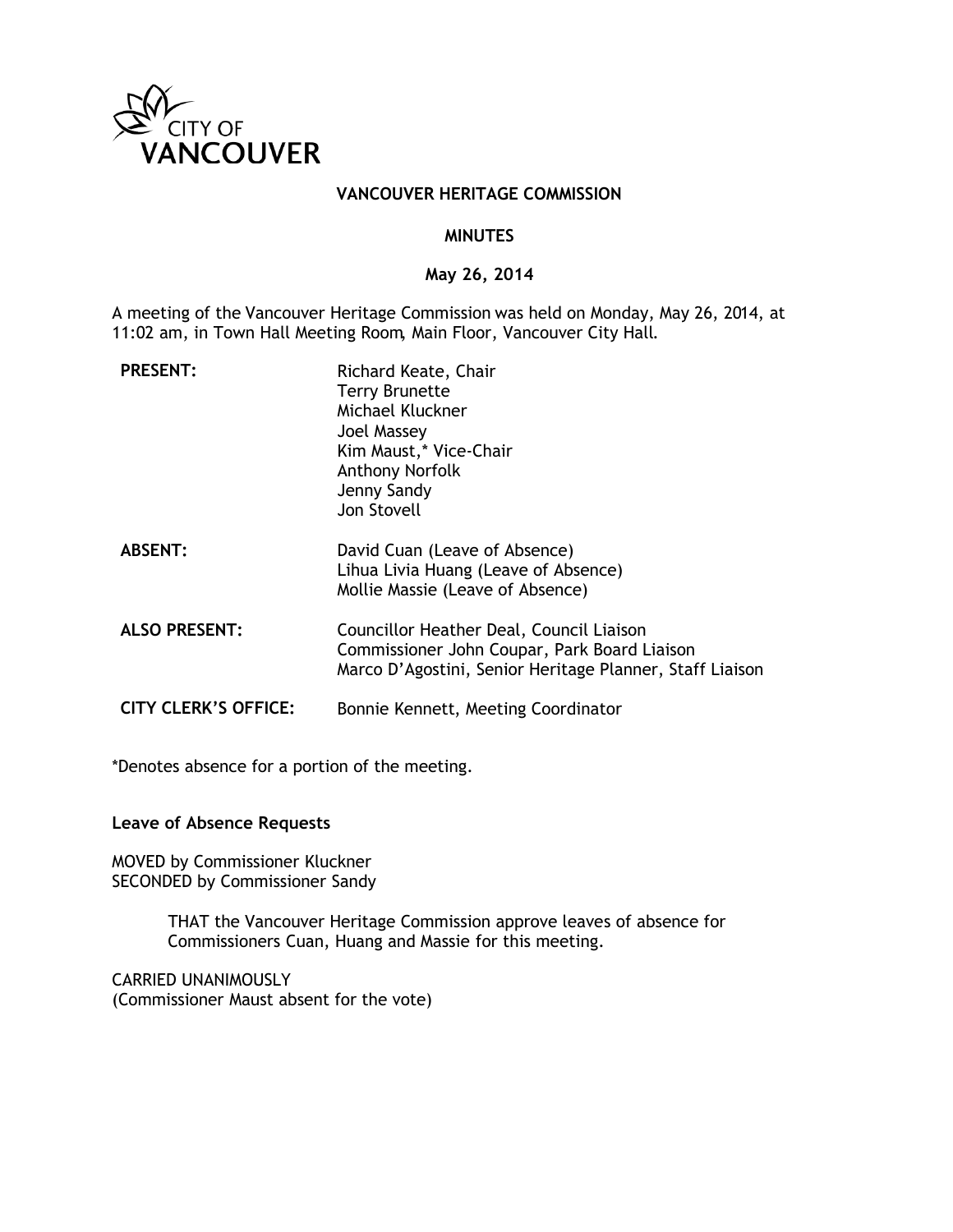# **Approval of Minutes**

MOVED by Commissioner Norfolk SECONDED by Commissioner Sandy

> THAT the Vancouver Heritage Commission approve the minutes from the meeting held April 28, 2014.

CARRIED UNANIMOUSLY

## **1. Business Arising from the Minutes**

None.

# **2. Conservation Review**

## **(a) 3345 Collingwood Street – The Evans Residence**

Issues:

- Conservation Plan; and
- Overall proposal including relocation.
- Applicant: Donald Luxton, Heritage Consultant Jim Bussey, Architect Andrew Cook, Architect Brad McPherson, Owner's Representative
- Staff: James Boldt, Heritage Planner

Staff and the Applicant reviewed the application and responded to questions.

MOVED by Commissioner Maust SECONDED by Commissioner Brunette

> That the Vancouver Heritage Commission supports the Conservation Plan and the relocation of 3345 Collingwood Street, The Evans Residence, as presented at its meeting on May 26, 2014, noting the following concerns about the development permit application for the infill new house:

- that the new house undergo design development to increase its quality and make it more sympathetic to the heritage residence including the roof line, stonework and windows; and
- that the elevation of the new house be reconsidered.

### CARRIED UNANIMOUSLY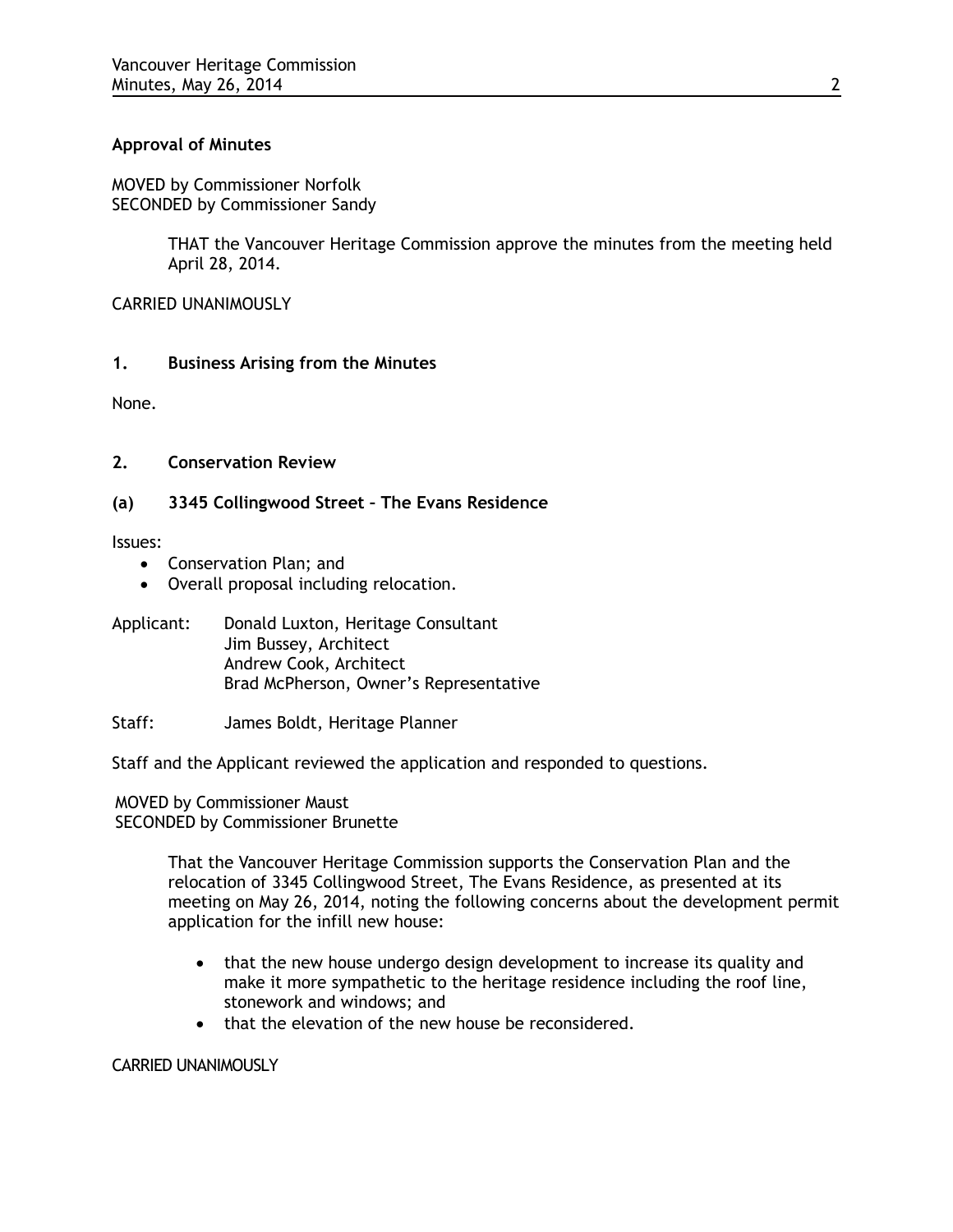*\* \* \* \* \**

*The Commission recessed at 11:35 am and reconvened at 11:38 am.*

\* \* \* \* \*

# **(b) 265 Carrall Street - Boulder Hotel**

Issues:

- Is the proposed conservation plan compatible with the Standards and Guidelines for the Conservation of Historic Places in Canada, HA-2 Design Guidelines?
- Requested incentive package.

Applicant: Aaron Keshow, property owner Jim Lehto, Conservation Consultant

Staff: Marco D'Agostini, Senior Heritage Planner

Staff reviewed the application and along with the Applicant, responded to questions.

MOVED by Commissioner Stovell SECONDED by Commissioner Norfolk

> That the Vancouver Heritage Commission strongly supports the Heritage Rehabilitation Agreement and Development Permit application for the rehabilitation at 265 Carrall Street, The Boulder Hotel, including the complete incentive package as presented at its meeting on May 26, 2014.

CARRIED UNANIMOUSLY

*\* \* \* \* \**

*The Commission recessed at 12:07 pm and reconvened at 12:13 pm.*

\* \* \* \* \*

# **3. Heritage Action Plan Update and Subcommittee**

The Staff Liaison, provided a verbal update on the following:

- A report to Council will be going forward in the coming weeks providing an update on the Heritage Action Plan.
- The request for proposals for a consultant team to work with staff to help develop the Heritage Action Plan will be issued shortly.
- A Greenest City Scholar Program graduate will review recent heritage conservation projects and help assess the performance of the City's heritage conservation efforts in achieving Greenest City Action Plan targets. The review will include the possibility to retain heritage buildings while improving energy performance.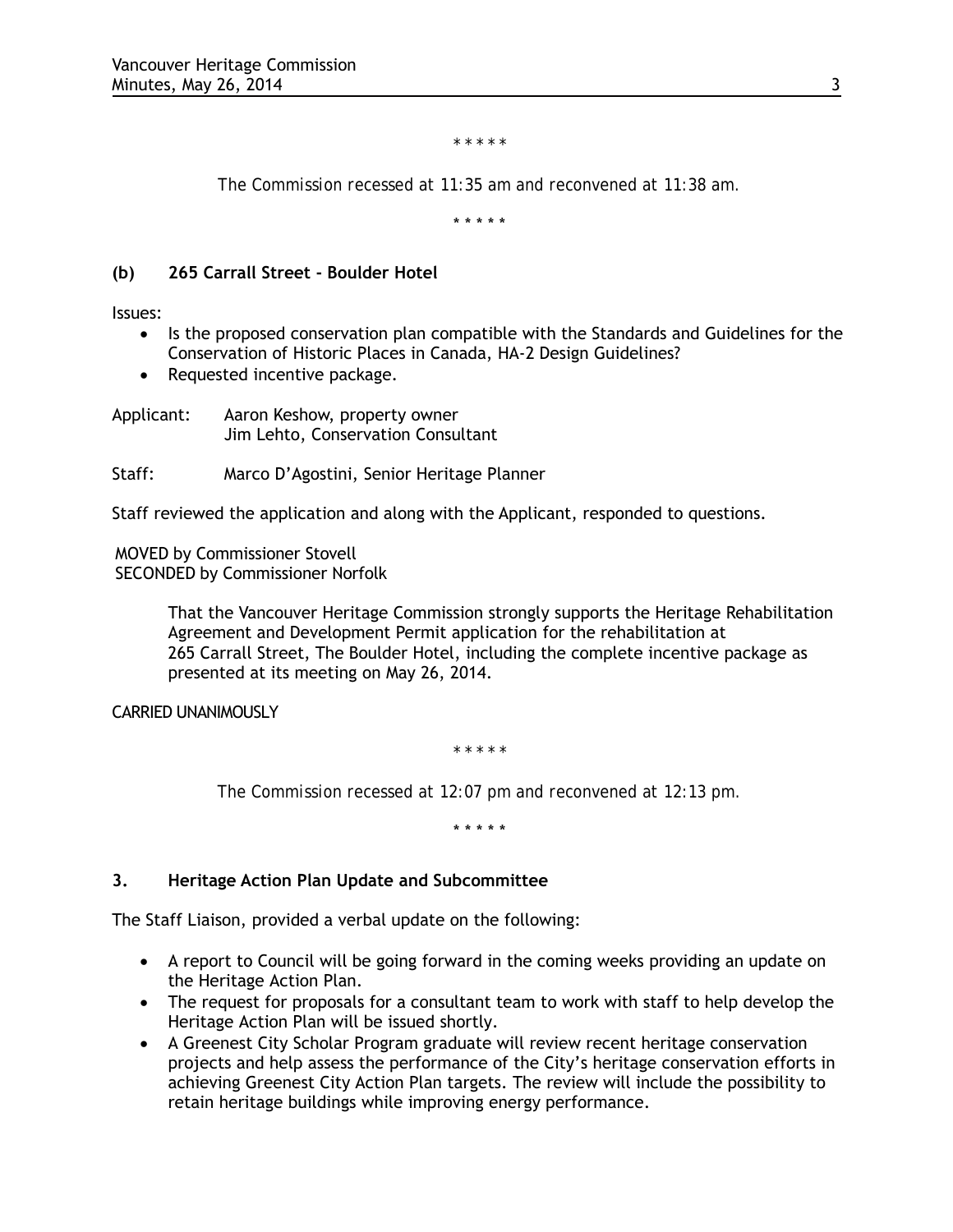- The demolition of buildings, the possibility of recycling building materials, and interim character assessments for pre-1940's houses to help identify character buildings.
- Staff are working on updating the Recent Landmarks list to ensure information is accurate.

MOVED by Commissioner Sandy SECONDED by Commissioner Brunette

> THAT the Vancouver Heritage Commission appoint Commissioners Keate and Maust as co-chairs of the Heritage Action Plan Sub-committee.

CARRIED UNANIMOUSLY

# **4. Statement of Significance Subcommittee Report**

Staff provided an overview of the April 25, 2014, report from the Statement of Significance and Vancouver Heritage Register Sub-Committee, and responded to questions.

MOVED by Commissioner Kluckner SECONDED by Commissioner Norfolk

> THAT the Vancouver Heritage Commission supports adding 3737 Angus Drive, Rounsefell House, to the Vancouver Heritage Register as an A-listing.

FURTHER THAT the Commission supports adding the following buildings to the Vancouver Heritage Register as B-listings:

- 4515 Heather Street, Shaughnessy Hospital, Jean Matheson Pavilion
- 6158 East Boulevard, Kirkland's Metal Shop

FURTHER THAT the Commission supports adding the following buildings to the Vancouver Heritage Register as C-listings:

- 4515 Heather Street, Shaughnessy Hospital, Steam Plant
- 1010 East  $21^{st}$  Avenue, Wickson House
- 3651 Osler Street, Robertson House
- 796 Main Street, Westminster House

AND FURTHER THAT the Commission requests that the Statements of Significance for the following buildings be referred back to the consultants for revisions:

- $\bullet$  1010 East 21<sup>st</sup> Avenue, Wickson House
- 3737 Angus Drive, Rounsefell House
- 3651 Osler Street, Robertson House
- 6158 East Boulevard, Kirkland's Metal Shop
- 796 Main Street, Westminster House
- 207 Union Street, Main Taxi Building.

CARRIED UNANIMOUSLY